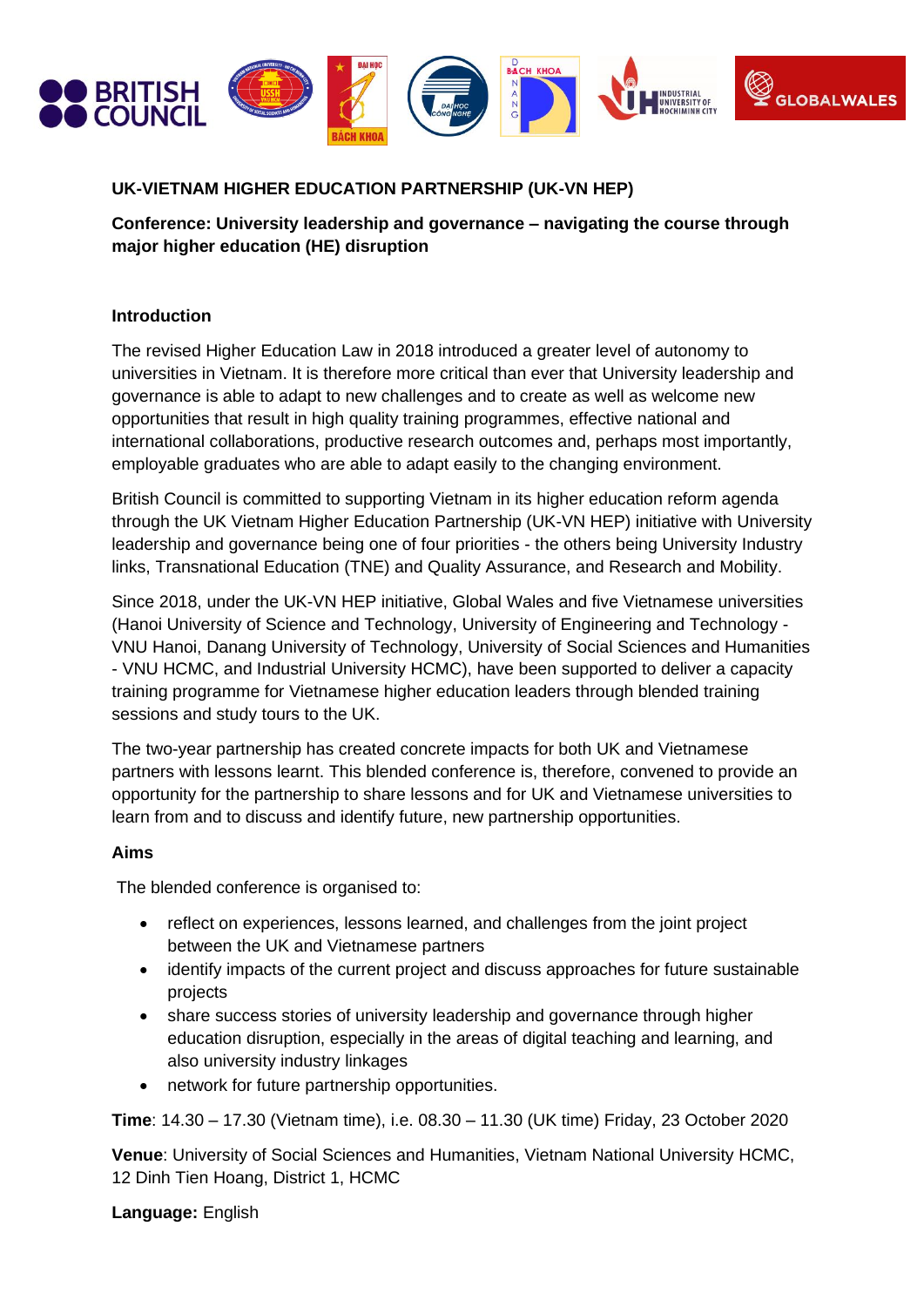

**Mode of delivery**: blended with face to face meeting and remote participation

**Participants:** Higher education leaders from the UK, region and Vietnam

## **Working agenda**

| Leadership and Governance - navigating the course through major HE disruption<br>Using examples from the UK-VN HEP between Global Wales and five Vietnamese universities,<br>this session seeks to illustrate the role that HE leadership and governance has played in both<br>managing the immediate impact of the global pandemic and planning for recovery. |                                                                                                                                                                                                                                                                                                                                                                                                                                                                                                                                                                                                                                                                                                                                                                                                                                                                                                                                                                                                                                                                                                                                                      |  |
|----------------------------------------------------------------------------------------------------------------------------------------------------------------------------------------------------------------------------------------------------------------------------------------------------------------------------------------------------------------|------------------------------------------------------------------------------------------------------------------------------------------------------------------------------------------------------------------------------------------------------------------------------------------------------------------------------------------------------------------------------------------------------------------------------------------------------------------------------------------------------------------------------------------------------------------------------------------------------------------------------------------------------------------------------------------------------------------------------------------------------------------------------------------------------------------------------------------------------------------------------------------------------------------------------------------------------------------------------------------------------------------------------------------------------------------------------------------------------------------------------------------------------|--|
| 14.30-15.00                                                                                                                                                                                                                                                                                                                                                    | Arrival and networking/setting up                                                                                                                                                                                                                                                                                                                                                                                                                                                                                                                                                                                                                                                                                                                                                                                                                                                                                                                                                                                                                                                                                                                    |  |
| 15.00-15.10                                                                                                                                                                                                                                                                                                                                                    | <b>Welcoming notes</b><br>Dr Le Hoang Dung, Vice Rector, University of Social Sciences and<br>Humanities, VNU HCMC<br>Prof Iwan Davies, Vice Chancellor, Bangor University, Chair of Global<br>Wales<br>Donna McGowan, Director, British Council in Vietnam                                                                                                                                                                                                                                                                                                                                                                                                                                                                                                                                                                                                                                                                                                                                                                                                                                                                                          |  |
| 15.10-15.20                                                                                                                                                                                                                                                                                                                                                    | <b>Opening remarks</b><br>Assoc Prof Hoang Minh Son, Vice Minister, Ministry of Education and<br>Training                                                                                                                                                                                                                                                                                                                                                                                                                                                                                                                                                                                                                                                                                                                                                                                                                                                                                                                                                                                                                                            |  |
| 15.20-15.55                                                                                                                                                                                                                                                                                                                                                    | Panel discussion 1: University leadership and governance - reflection on<br>partnership gains and identification of future opportunities<br>This session will present case studies of the university leadership and governance<br>partnership projects between the UK with Vietnam and Myanmar.<br>For Vietnam, the case study will describe the project and its aims, plus the key<br>leadership themes explored and reflect on the outcomes and next steps to support<br>Vietnamese universities in the future<br>The Myanmar case study will include a reflection on the experience of capacity<br>building for leadership and governance through the NIHED (National Institute for<br>Higher Education Development) project with reflection/input from the Rectors'<br>Committee about how this capacity building process and the development of<br>NIHED will enable the Myanmar HE sector to successfully develop in light of both<br>its history and the current impact of Covid-19.<br>This will then be followed by a structured discussion on the impact of the<br>partnerships on Vietnamese and Myanmar universities.<br><b>Speakers</b> |  |

• Gwen Williams, Head of Global Wales Programme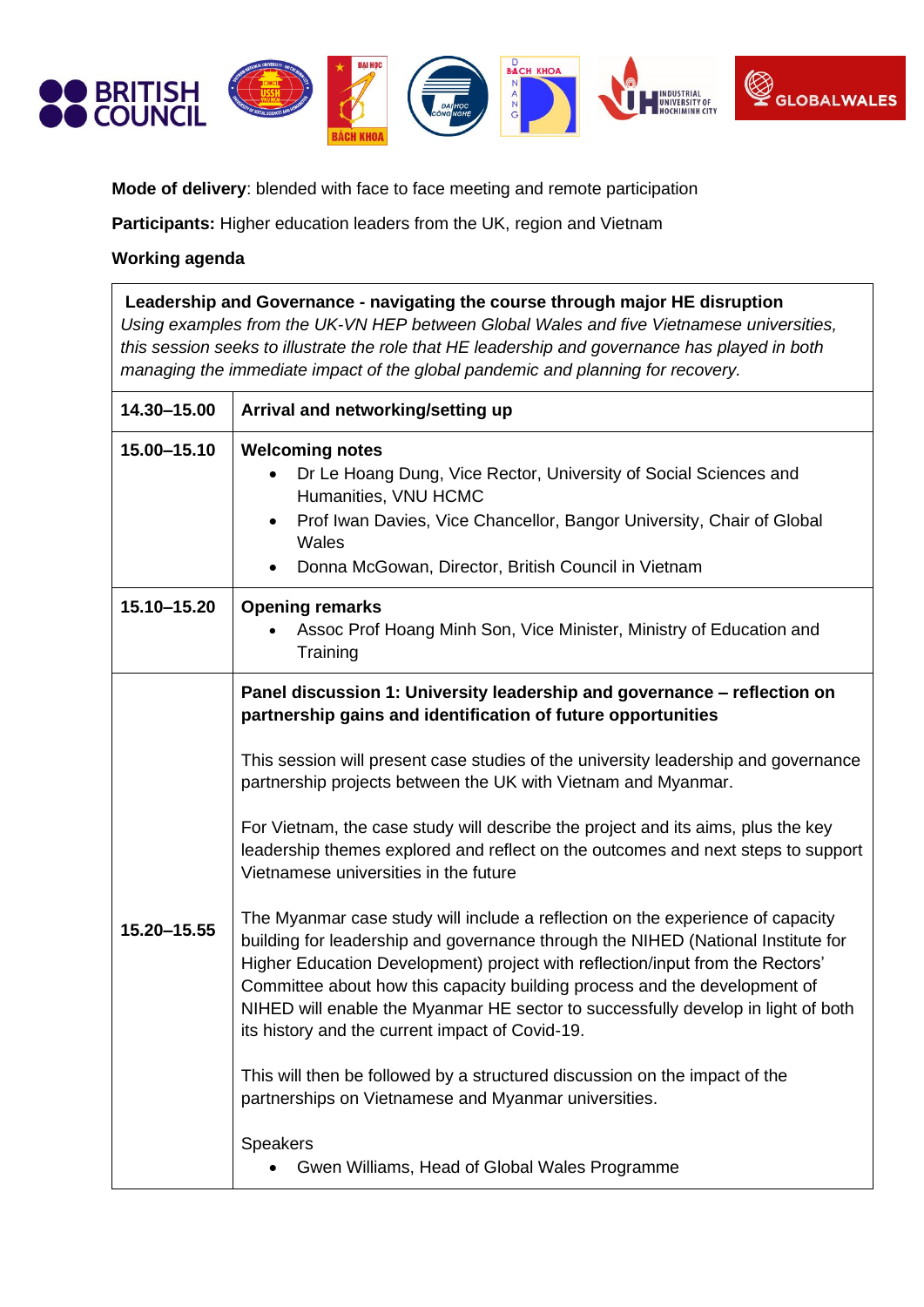









|             | Dr Theingi, Rector, Technological University, Thanlyin, Ministry of<br>$\bullet$<br>Education, Myanmar<br>Dr Yin Yin Win, Head, Department of Law, Taunggyi University, Myanmar<br>$\bullet$<br><b>Panellists</b><br>Jo Chaffer, Key Global Associate, Advance HE<br>Assoc Prof Le Thi Kim Oanh, Vice Rector, Danang University of<br>$\bullet$<br>Technology                                                                                                                                                                                                                                                                 |
|-------------|-------------------------------------------------------------------------------------------------------------------------------------------------------------------------------------------------------------------------------------------------------------------------------------------------------------------------------------------------------------------------------------------------------------------------------------------------------------------------------------------------------------------------------------------------------------------------------------------------------------------------------|
|             | Moderator<br>Rob Humphreys, Member, Higher Education Funding Council for Wales                                                                                                                                                                                                                                                                                                                                                                                                                                                                                                                                                |
|             | Panel discussion 2: Leading through disruption - sharing reflections of<br>managing change and delivering teaching and learning throughout the<br>pandemic                                                                                                                                                                                                                                                                                                                                                                                                                                                                    |
| 16.00-16.35 | COVID-19 impact on HE internationalisation - leadership during disruption<br>Professor Davies offers an insight into the past months leading Bangor University,<br>navigating the institution, its staff and students through an unprecedented period<br>of disruption. The presentation will include discussion on managing this process;<br>how objectives were defined, communicated and met; how key stakeholder<br>relationships were navigated and reflections on how such change will impact the<br>institution's future strategies (e.g. will some of the changes made during the<br>pandemic become more permanent?) |
|             | Innovative teaching and learning in the digital era<br>The digital revolution is changing our work, our communication and our study. The<br>presentation will discuss and share experience on challenges, ideas, techniques<br>and management on innovative teaching and learning in the digital era among<br>universities. The presentation also includes a discussion on how the universities<br>prepare staff as well as change the teaching and learning environment to fit future<br>study and bring more benefits to learners.                                                                                          |
|             | <b>Speakers</b><br>Prof Iwan Davies, Vice Chancellor, Bangor University<br>Assoc Prof Dam Sao Mai, Dean of the Office of Science Management and<br>International Cooperation, Industrial University HCMC                                                                                                                                                                                                                                                                                                                                                                                                                      |
|             | <b>Panellists</b><br>Assoc Prof Le Thi Kim Oanh, Vice Rector, Danang University of<br>Technology<br>Rob Humphreys, Member, Higher Education Funding Council for Wales<br>٠<br>Prof Tran Thanh Hai, Rector, Hanoi University of Mining and Geology<br>٠<br>Dr Theingi, Rector, Technological University, Thanlyin, Ministry of<br>$\bullet$<br>Education, Myanmar                                                                                                                                                                                                                                                              |